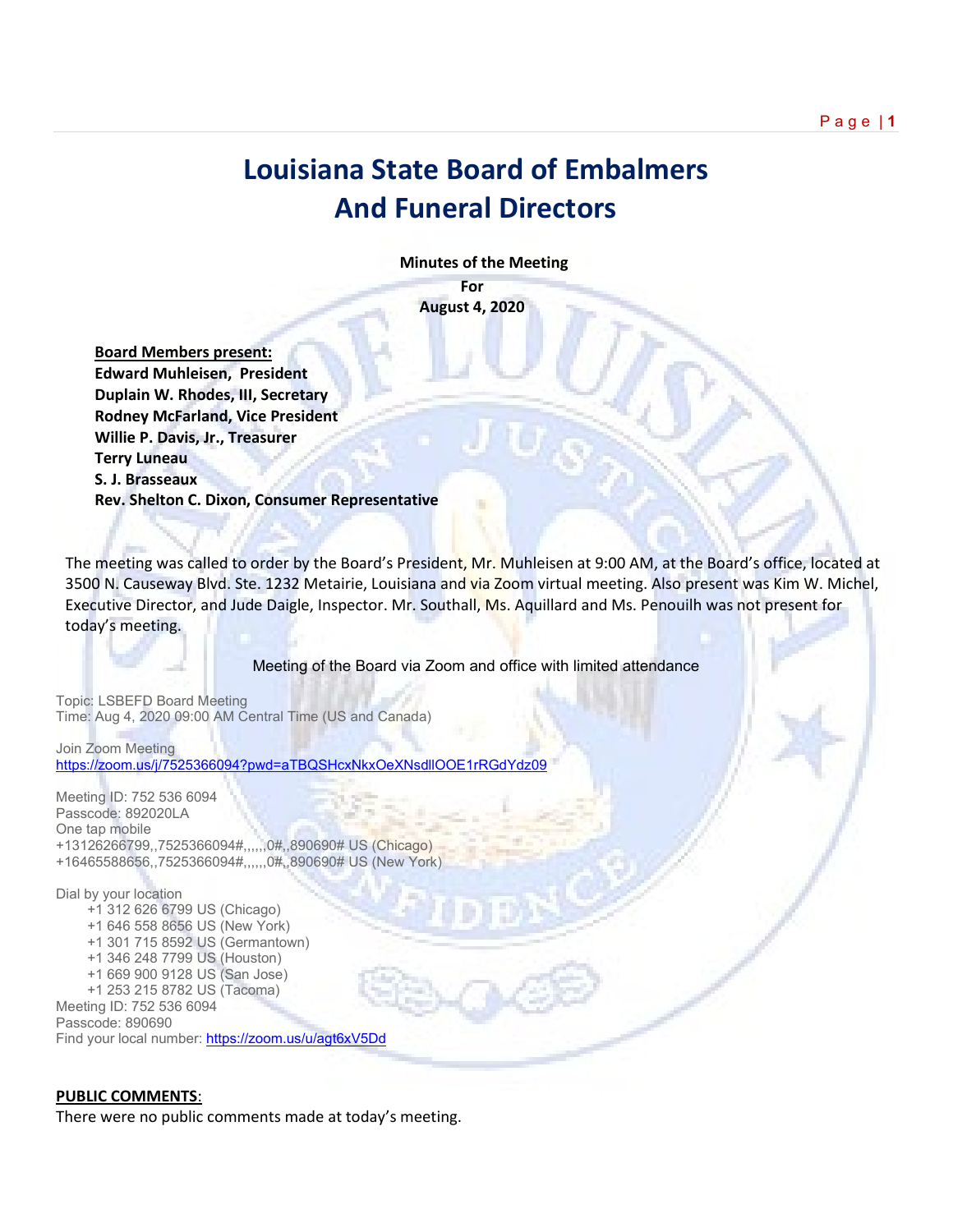## **PRESENTATIONS, CORRESPONDENCE and/or REQUESTS: COMPLIANCE, HEARING and/or ADMISSION AND CONSENT**

Thaddeus Richardson was present as requested while Ms. Michel addressed the Board with regard to his satisfactory completion of the requirements for his license reinstatement.

Carl Sonnier was present to address the board with regard to his license reinstatement.

Motion was made by Mr. Dixon, seconded by Mr. McFarland and passed in order for Mr. Sonnier to move forward with the reinstatement of his license once he has completed an abbreviated internship and the successful completion of the LRR.

For the Record, Mr. Brasseaux voted against the motion.

Eddie Heard submitted a request for review prior to beginning an internship.

Motion was made by Mr. Dixon, seconded by Mr. Luneau and unanimously passed that Mr. Heard be invited to the next board meeting in order to address the board in person.

HCR71 was presented to the Board by Ms. Michel. Ms. Michel was advised that this board would not be exempt from HCR71 and therefore Ms. Michel sent out an email regarding the renewals that would be suspended for the current renewal year per HCR71. Ms. Michel was subsequently contacted by the Legislative Auditor concerning the Board and was then advised that the board would be exempt from requirements of HCR71. Ms. Michel notified the Board re the miscommunication and another notification was sent out via email alerting licensees of the exemption from HCR71 and that renewals would not be suspended for the current renewal year.

Randy Chenevert submitted a request for the suspension of renewal fees and continuing education due to the pandemic.

Mr. Chenevert was informed that the renewal fees would not be suspended per the regulations of the board as well as the exemption from HCR71. Mr. Chenevert was also informed that continuing education would not be suspended due to the regulations of the board requiring only 4 hours and that the 4 hours could be attained virtually.

Legislation and ACT 389 of the 2020 session was presented to the Board for review.

An overview of the rule hearing which was held on June 29, 2020 was presented to the Board.

Ms. Michel stated that there were quite a few viable assertions made for disagreement during the rule hearing by the public comments and that the board should reconsider the rules after some discussion by the board and associations.

A transcript was submitted by an individual with regard to military training credits and could those credits be applied towards a funeral director license.

After a lengthy discussion re the military credits, the date acquired and the type of training, it was decided that the transcript would not be considered for acceptance toward a funeral director license.

The Complaint Review Committee's report was presented to the Board by Ms. Chanel Debose, Prosecuting Attorney.

Ms. Debose reiterated that complaints are presented to the Board summarily by facts only. Names, funeral